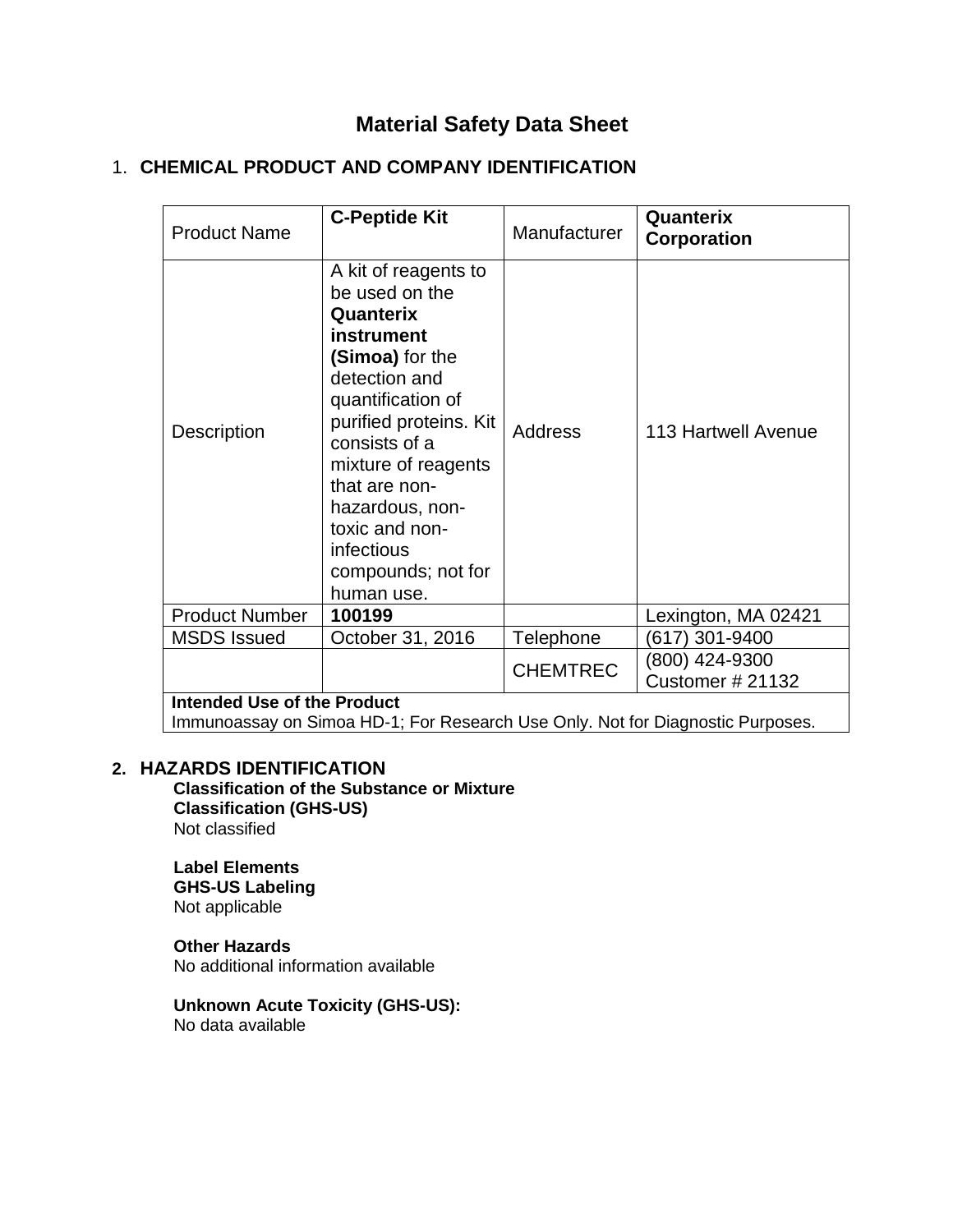# 3. **COMPOSITION – INFORMATION ON INGREDIENTS**

## **Bead Reagent**

| <b>Component</b>                                                                                             | CAS No.    | <b>Percent</b><br><b>Composition</b> | <b>EINECS number</b> |
|--------------------------------------------------------------------------------------------------------------|------------|--------------------------------------|----------------------|
| Water                                                                                                        | 7732-18-5  | 90-100%                              | Not classified       |
| Tris(hydroxymethyl)aminomethane                                                                              | 77-86-1    | $0.1 - 1%$                           | 201-064-4            |
| Tris(hydroxymethyl)aminomethane<br>hydrochloride                                                             | 118-53-1   | $0.1 - 1%$                           | 214-684-5            |
| Sodium Chloride                                                                                              | 7647-14-5  | $0.1 - 1\%$                          | 231-598-3            |
| Ethylenediaminetetraacetic acid<br>disodium salt dihydrate                                                   | 6381-92-6  | $0.1 - 1%$                           | 200-449-4            |
| Bovine Serum Albumin                                                                                         | 9048-46-8  | $0.1 - 1%$                           | 232-936-2            |
| Mixture, 3(2H)-isothiazolone, 5-<br>chloro-2-<br>methyl- with 2-methyl-3(2H)-<br>isothiazolone               | 55965-84-9 | $0.01 - 0.1\%$                       | Unlisted             |
| Tween 20                                                                                                     | 9005-64-5  | $0.1 - 1%$                           | Unlisted             |
| Carboxylated paramagnetic beads<br>(microparticles), 2.7 um conjugated<br>with Purified anti-human C-peptide | Unlisted   | $0.01 - 0.1\%$                       | Unlisted             |

# **Detector Reagent**

| <b>Component</b>                                                                               | CAS No.    | <b>Percent</b><br><b>Composition</b> | <b>EINECS number</b> |
|------------------------------------------------------------------------------------------------|------------|--------------------------------------|----------------------|
| Water                                                                                          | 7732-18-5  | 90-100%                              | Not classified       |
| Sodium phosphate, dibasic                                                                      | 7558-79-4  | $1 - 10%$                            | 231-448-7            |
| Potassium phosphate, Monobasic                                                                 | 7778-77-0  | $0.1 - 1%$                           | 231-913-4            |
| Sodium Chloride                                                                                | 7647-14-5  | $0.5 - 5.0%$                         | 231-598-3            |
| Potassium chloride                                                                             | 7447-40-7  | $0.01 - 0.1%$                        | 231-211-8            |
| Ethylenediaminetetraacetic acid<br>disodium salt dihydrate                                     | 6381-92-6  | $0.1 - 1\%$                          | 200-449-4            |
| Bovine Serum Albumin <sup>*</sup>                                                              | 9048-46-8  | $1 - 10%$                            | 232-936-2            |
| Mixture, 3(2H)-isothiazolone, 5-<br>chloro-2-<br>methyl- with 2-methyl-3(2H)-<br>isothiazolone | 55965-84-9 | $0.01 - 0.1\%$                       | Unlisted             |
| Tween 20                                                                                       | 9005-64-5  | $0.1 - 1.0%$                         | Unlisted             |
| Purified Mouse Anti-human C-<br>Peptide, conjugated with biotin                                | Unlisted   | $0.01 - 0.1%$                        | Unlisted             |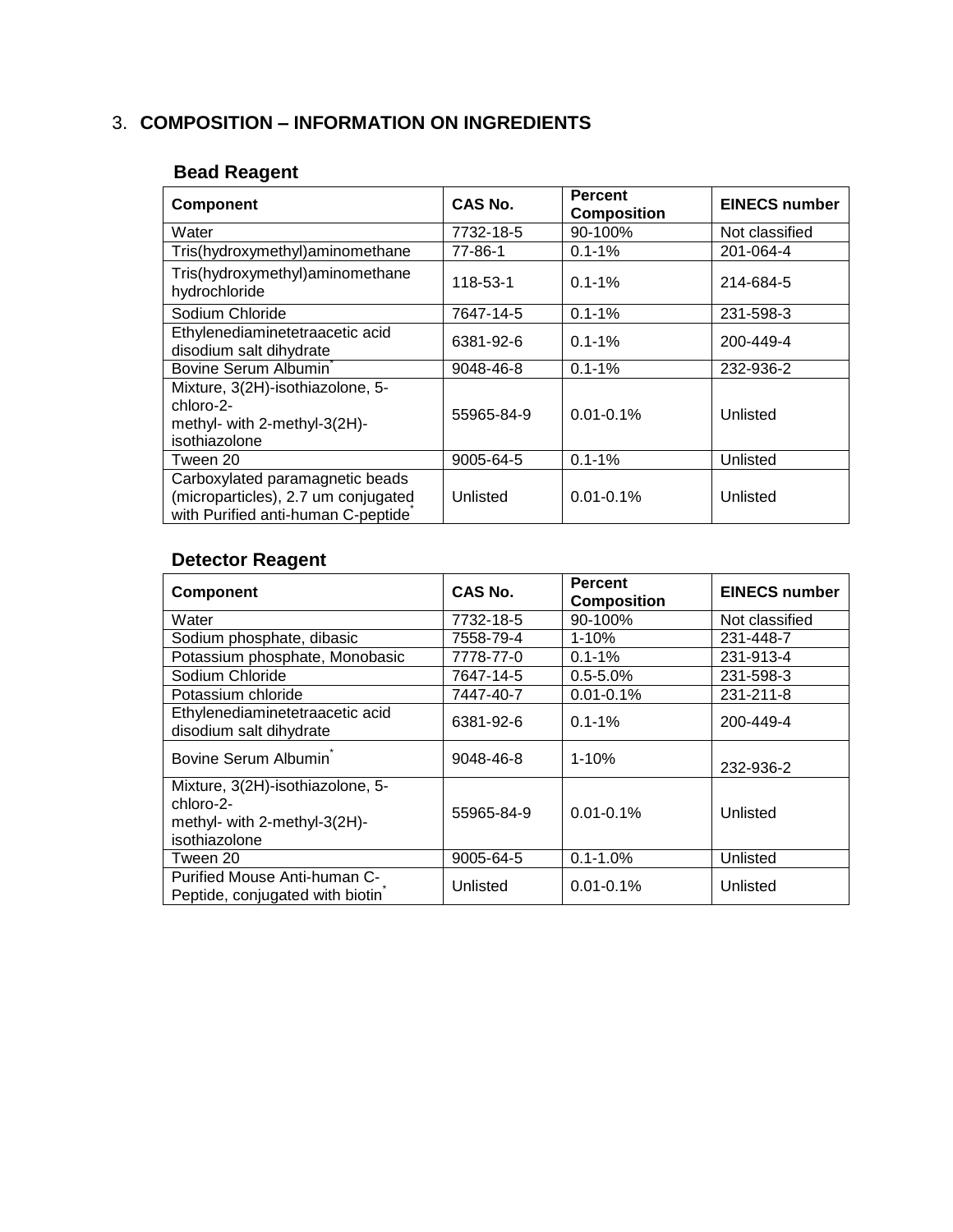# **SBG Reagent**

| <b>Component</b>                                                                               | CAS No.    | <b>Percent</b><br><b>Composition</b> | <b>EINECS number</b> |
|------------------------------------------------------------------------------------------------|------------|--------------------------------------|----------------------|
| Water                                                                                          | 7732-18-5  | 90-100%                              | Not classified       |
| Sodium phosphate, dibasic                                                                      | 7558-79-4  | $1 - 5%$                             | 231-448-7            |
| Potassium phosphate, Monobasic                                                                 | 7778-77-0  | $0.5 - 2%$                           | 231-913-4            |
| Potassium chloride                                                                             | 7447-40-7  | $0.1 - 1\%$                          | 231-211-8            |
| Sodium Chloride                                                                                | 7647-14-5  | $0.1 - 1%$                           | 231-598-3            |
| Ethylenediaminetetraacetic acid<br>disodium salt dihydrate                                     | 6381-92-6  | $0.1 - 1%$                           | 200-449-4            |
| Bovine Serum Albumin                                                                           | 9048-46-8  | $1 - 10%$                            | 232-936-2            |
| Mixture, 3(2H)-isothiazolone, 5-<br>chloro-2-<br>methyl- with 2-methyl-3(2H)-<br>isothiazolone | 55965-84-9 | $0.1 - 1\%$                          | Unlisted             |
| Tween 20                                                                                       | 9005-64-5  | $0.1 - 1%$                           | Unlisted             |
| Magneisum chloride                                                                             | 7786-30-3  | $0.1 - 1%$                           | Unlisted             |
| Enzyme Conjugate                                                                               | Unlisted   | $0.01 - 0.1%$                        | Unlisted             |

# **Sample Diluent Reagent**

| Component                                                                                      | CAS No.    | <b>Percent</b><br><b>Composition</b> | <b>EINECS number</b> |
|------------------------------------------------------------------------------------------------|------------|--------------------------------------|----------------------|
| Water                                                                                          | 7732-18-5  | 90-100%                              | Not classified       |
| Sodium phosphate, dibasic<br>heptahydrate                                                      | 7558-79-4  | $1 - 10%$                            | 231-448-7            |
| Potassium phosphate, Monobasic                                                                 | 7778-77-0  | $0.1 - 1%$                           | 231-913-4            |
| Sodium Chloride                                                                                | 7647-14-5  | $0.5 - 5.0%$                         | 231-598-3            |
| Potassium chloride                                                                             | 7447-40-7  | $0.01 - 0.1%$                        | 231-211-8            |
| Ethylenediaminetetraacetic acid<br>disodium salt dihydrate                                     | 6381-92-6  | $0.1 - 1\%$                          | 200-449-4            |
| Bovine Serum Albumin                                                                           | 9048-46-8  | $1 - 10%$                            | 232-936-2            |
| Mixture, 3(2H)-isothiazolone, 5-<br>chloro-2-<br>methyl- with 2-methyl-3(2H)-<br>isothiazolone | 55965-84-9 | $0.01 - 0.1\%$                       | Unlisted             |
| Tween 20                                                                                       | 9005-64-5  | $0.1 - 1.0%$                         | Unlisted             |
| Interference blocker                                                                           | Unlisted   | $0.1 - 1%$                           | Unlisted             |

## **RGP Reagent**

| <b>Component</b>                                                                               | CAS No.    | <b>Percent</b><br><b>Composition</b> | <b>EINECS number</b> |
|------------------------------------------------------------------------------------------------|------------|--------------------------------------|----------------------|
| Water                                                                                          | 7732-18-5  | 90-100%                              | Not classified       |
| Sodium phosphate, dibasic<br>heptahydrate                                                      | 7558-79-4  | $0.1 - 0.5\%$                        | 231-448-7            |
| Potassium phosphate, Monobasic                                                                 | 7778-77-0  | $0.01 - 0.1%$                        | 231-913-4            |
| Potassium chloride                                                                             | 7447-40-7  | $0.01 - 0.1%$                        | 231-211-8            |
| Sodium Chloride                                                                                | 7647-14-5  | $0.1 - 1\%$                          | 231-598-3            |
| Mixture, 3(2H)-isothiazolone, 5-<br>chloro-2-<br>methyl- with 2-methyl-3(2H)-<br>isothiazolone | 55965-84-9 | $0.1 - 0.5\%$                        | Unlisted             |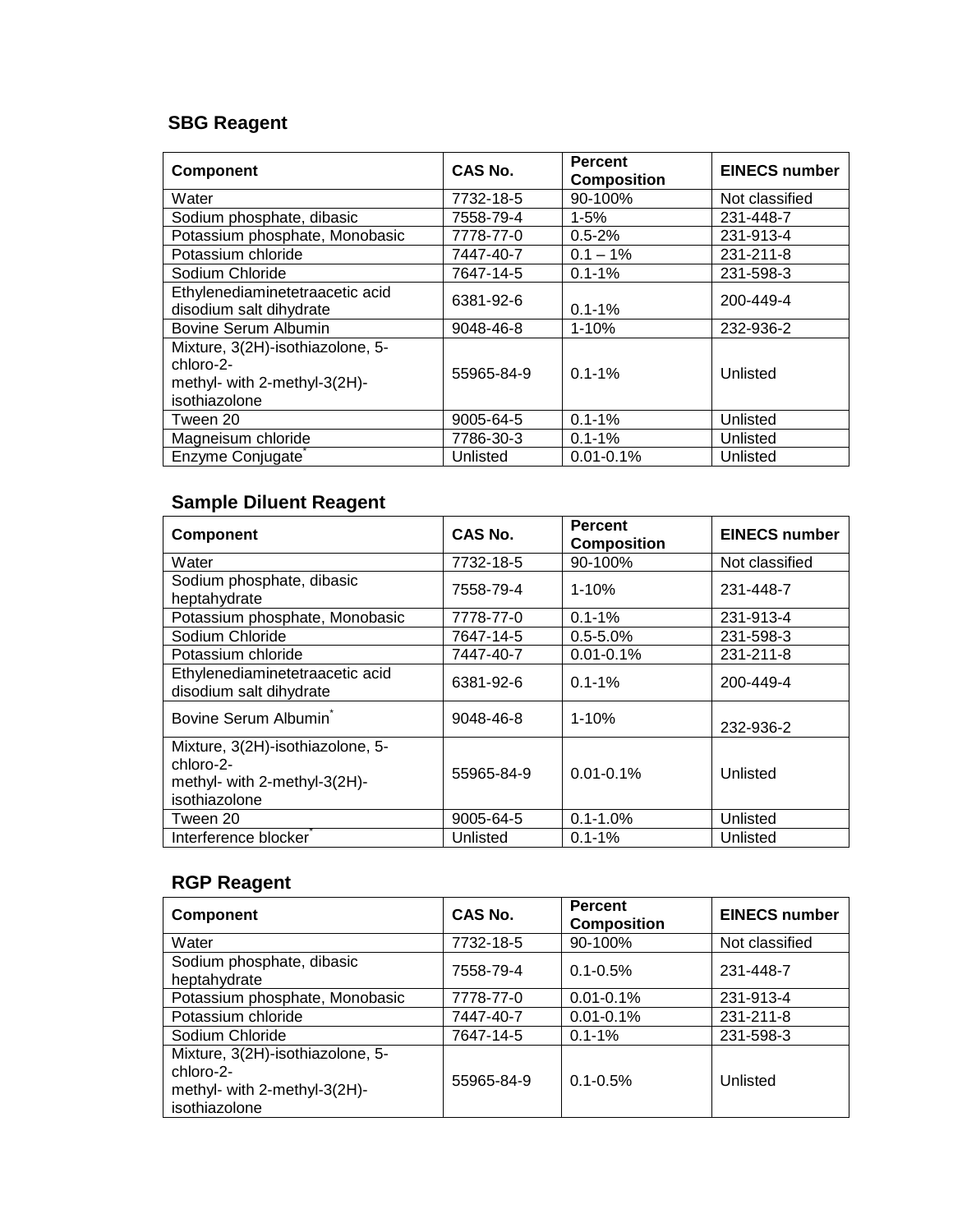| Pluronic F-127                | $9003 - 11 - 6$ | $0.01 - 0.1\%$   | Unlisted |
|-------------------------------|-----------------|------------------|----------|
| Resorufin b-galactopyranoside | 95079-19-9      | $0.001 - 0.01\%$ | Unlisted |

## **Calibrator Diluent Reagent**

| <b>Component</b>                                                                               | CAS No.    | <b>Percent</b><br><b>Composition</b> | <b>EINECS number</b> |
|------------------------------------------------------------------------------------------------|------------|--------------------------------------|----------------------|
| Water                                                                                          | 7732-18-5  | 90-100%                              | Not classified       |
| Sodium phosphate, dibasic<br>heptahydrate                                                      | 7558-79-4  | $1 - 10%$                            | 231-448-7            |
| Potassium phosphate, Monobasic                                                                 | 7778-77-0  | $0.1 - 1%$                           | 231-913-4            |
| Sodium Chloride                                                                                | 7647-14-5  | $0.5 - 5.0%$                         | 231-598-3            |
| Potassium chloride                                                                             | 7447-40-7  | $0.01 - 0.1%$                        | 231-211-8            |
| Ethylenediaminetetraacetic acid<br>disodium salt dihydrate                                     | 6381-92-6  | $0.1 - 1\%$                          | 200-449-4            |
| Newborn calf serum                                                                             | Unlisted   | $3 - 30%$                            | Unlisted             |
| Mixture, 3(2H)-isothiazolone, 5-<br>chloro-2-<br>methyl- with 2-methyl-3(2H)-<br>isothiazolone | 55965-84-9 | $0.01 - 0.1\%$                       | Unlisted             |
| Tween 20                                                                                       | 9005-64-5  | $0.1 - 1.0\%$                        | Unlisted             |
| Interference blocker                                                                           | Unlisted   | $0.1 - 1\%$                          | Unlisted             |

## **Calibrator Concentrate**

| <b>Component</b>                                                                               | CAS No.    | <b>Percent</b><br><b>Composition</b> | <b>EINECS number</b> |
|------------------------------------------------------------------------------------------------|------------|--------------------------------------|----------------------|
| Water                                                                                          | 7732-18-5  | 90-100%                              | Not classified       |
| Sodium phosphate, dibasic                                                                      | 7558-79-4  | $1 - 10%$                            | 231-448-7            |
| Potassium phosphate, Monobasic                                                                 | 7778-77-0  | $0.1 - 1%$                           | 231-913-4            |
| Sodium Chloride                                                                                | 7647-14-5  | $0.5 - 5.0%$                         | 231-598-3            |
| Potassium chloride                                                                             | 7447-40-7  | $0.01 - 0.1%$                        | 231-211-8            |
| Ethylenediaminetetraacetic acid<br>disodium salt dihydrate                                     | 6381-92-6  | $0.1 - 1\%$                          | 200-449-4            |
| Newborn calf serum                                                                             | Unlisted   | $3 - 30%$                            | Unlisted             |
| Mixture, 3(2H)-isothiazolone, 5-<br>chloro-2-<br>methyl- with 2-methyl-3(2H)-<br>isothiazolone | 55965-84-9 | $0.01 - 0.1\%$                       | Unlisted             |
| Tween 20                                                                                       | 9005-64-5  | $0.1 - 1.0\%$                        | Unlisted             |
| Interference blocker                                                                           | Unlisted   | $0.1 - 1%$                           | Unlisted             |
| Purified C-peptide Antigen                                                                     | Unlisted   | $0.1 - 10%$                          | Unlisted             |

**\*-** These ingredients, within the current knowledge of the supplier and in the concentrations applicable, are not classified as hazardous to health or to the environment.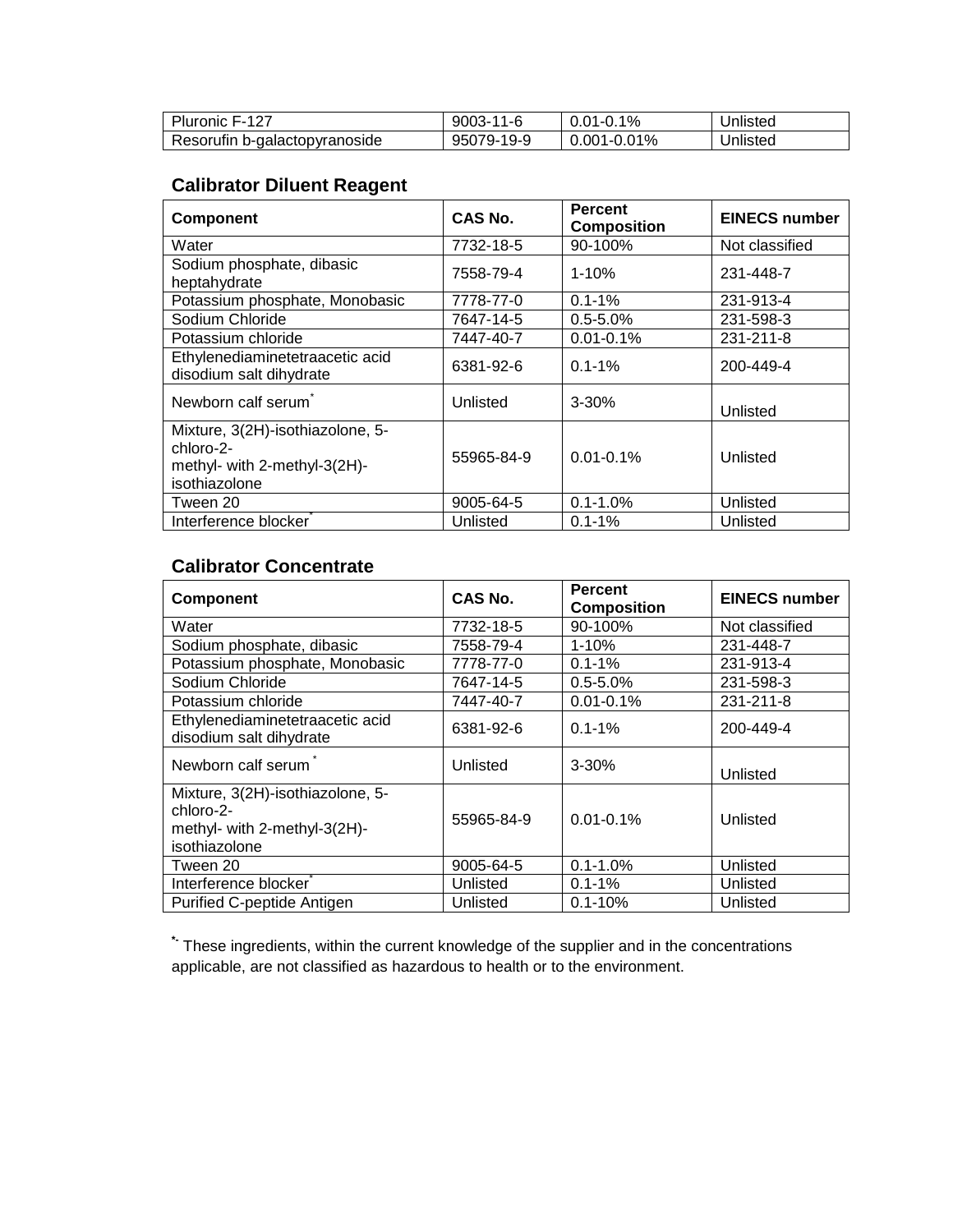### 4. **FIRST AID MEASURES**

Description of First Aid Measures:

 **First-aid Measures General:** Never give anything by mouth to an unconscious person. If you feel unwell, seek medical advice(show the label where possible).

 **First-aid Measures After Inhalation:** When symptoms occur: go into open air and ventilate suspected area.

 **First-aid Measures After Skin Contact**: Remove contaminated clothing. Drench affected area with water for at least 15 minutes.

 **First-aid Measures After Eye Contact**: Rinse cautiously with water for several minutes. Remove contact lenses, if present and easy to do. Continue rinsing.

 **First-aid Measures After Ingestion**: Rinse mouth. Do NOT induce vomiting.

### Most important symptoms and effects, both acute and delayed:

 **Symptoms/Injuries**: None expected under normal conditions of use.

 **Symptoms/Injuries After Skin Contact**: Contact during a long period may cause light irritation.

 **Symptoms/Injuries After Eye Contact:** Direct contact with the eyes is likely irritating.  **Symptoms/Injuries After Ingestion:** May be harmful if swallowed.

## 5. **FIRE FIGHTING MEASURES**

 $5.1.$ **Extinguishing Media** 

Suitable Extinguishing Media: Alcohol foam, polymer foam, dry chemical powder, carbon dioxide, water spray, fog. Unsuitable Extinguishing Media: None known.

 $5.2.$ Special Hazards Arising From the Substance or Mixture

Fire Hazard: Not flammable.

Explosion Hazard: Product is not explosive.

Reactivity: If the product is involved in a fire, it can release toxic chlorine gases.

#### $5.3.$ **Advice for Firefighters**

Firefighting Instructions: Exercise caution when fighting any chemical fire. Protection During Firefighting: Do not enter fire area without proper protective equipment, including respiratory protection.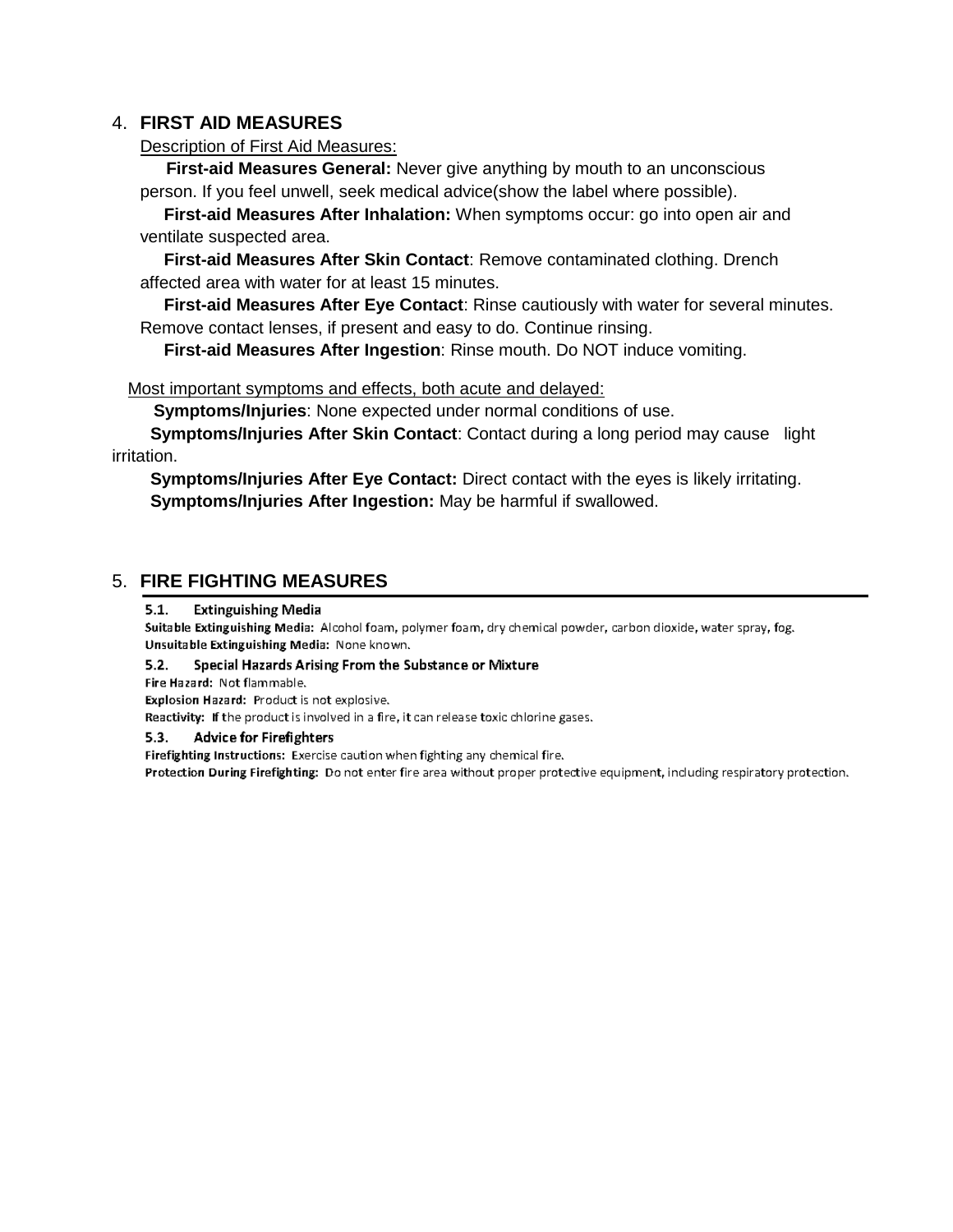## 6. **ACCIDENTAL RELEASE MEASURES**

#### $6.1.$ Personal Precautions, Protective Equipment and Emergency Procedures

General Measures: Do not breathe fumes from fires or vapours from decomposition.

### 6.1.1. For Non-emergency Personnel

Protective Equipment: Use appropriate personal protection equipment (PPE).

Emergency Procedures: Evacuate unnecessary personnel.

### 6.1.2. For Emergency Responders

Protective Equipment: Equip cleanup crew with proper protection.

Emergency Procedures: Ventilate area.

#### $6.2.$ **Environmental Precautions**

Prevent entry to sewers and public waters.

#### $6.3.$ Methods and Material for Containment and Cleaning Up

For Containment: Absorb and/or contain spill with inert material, then place in suitable container. Methods for Cleaning Up: Clear up spills immediately and dispose of waste safely.

#### $6.4.$ **Reference to Other Sections**

See heading 8, Exposure Controls and Personal Protection.

## 7. **HANDLING AND STORAGE**

Handling: Refer to section 8. Wear appropriate personal protective equipment when using this product.

**Storage:** Some contents stored at Room Temperature. Some contents storage at 2-8 degrees Celsius and others at -20 degrees Celsius.

## **8. EXPOSURE CONTROLS, PERSONAL PROTECTION**

#### $8.1.$ **Control Parameters**

No Occupational Exposure Limits (OELs) have been established for this product or its chemical components.

| 8.2. | <b>Exposure Controls</b> |  |
|------|--------------------------|--|
|      | .                        |  |

| <b>Appropriate Engineering Controls</b> | : Emergency eye wash fountains should be available in the immediate vicinity of any<br>potential exposure. |
|-----------------------------------------|------------------------------------------------------------------------------------------------------------|
| Personal Protective Equipment           | : Gloves, In case of splash hazard: safety glasses,                                                        |
| <b>Hand Protection</b>                  | : Wear chemically resistant protective gloves.                                                             |
| <b>Eye Protection</b>                   | : Chemical goggles or safety glasses.                                                                      |
| Other Information                       | : When using, do not eat, drink or smoke.                                                                  |

## 9. **PHYSICAL AND CHEMICAL PROPERTIES**

Odor: Odorless Physical state: Liquid Melting Point: Not Available

 Appearance**:** Clear Liquid Solubility: Miscible in water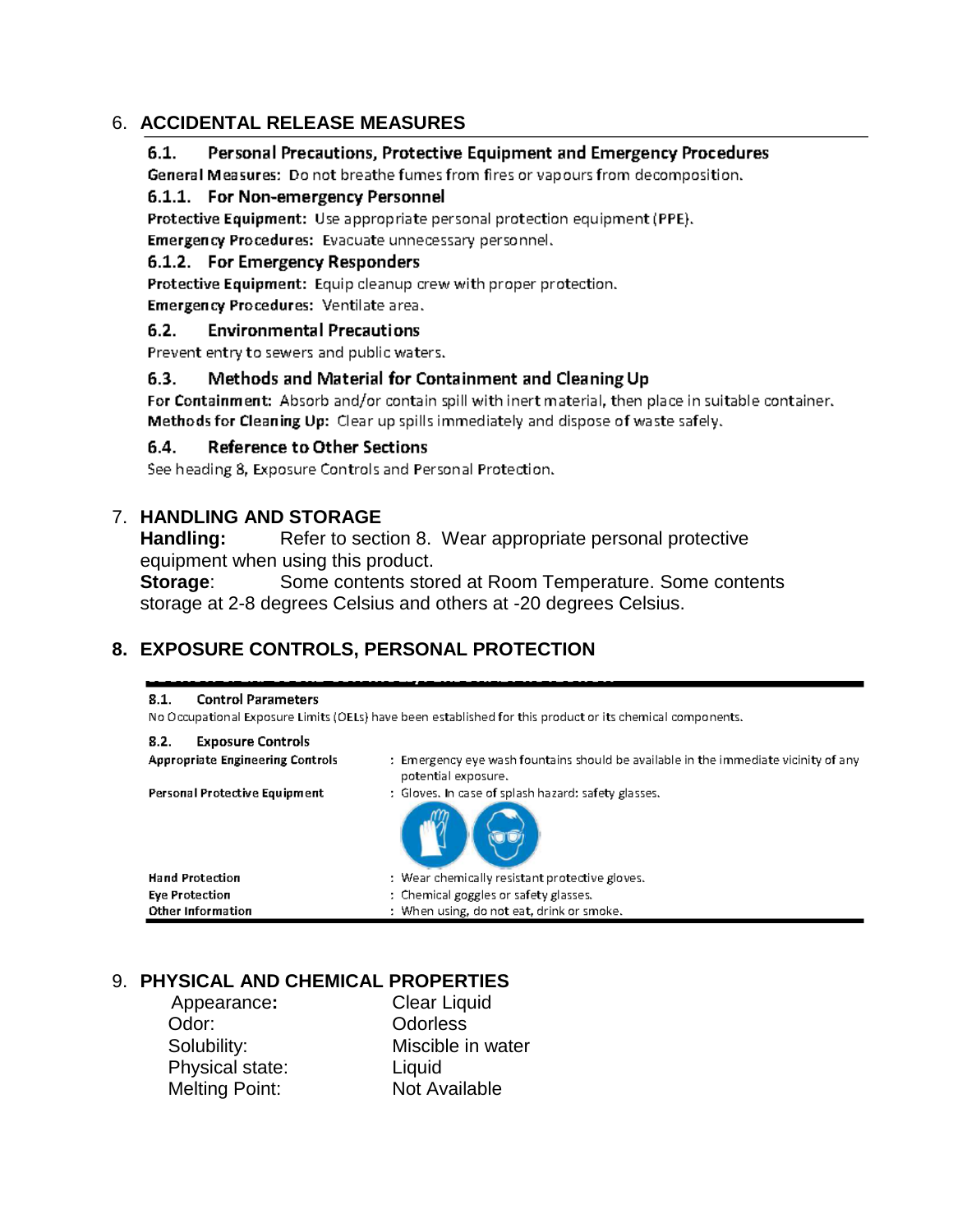| <b>Boiling Point:</b>    | Not Available |
|--------------------------|---------------|
| Vapor Pressure:          | Not Available |
| Vapor Density:           | Not Available |
| pH:                      | $7.0 - 8.0$   |
| <b>Evaporation Rate:</b> | Not Available |

## 10.**STABILITY AND REACTIVITY**

| Incompatibility: (materials to avoid) | None known  |
|---------------------------------------|-------------|
| Stability:                            | Stable      |
| Hazardous Polymerization:             | <b>None</b> |
| Conditions to Avoid:                  | <b>None</b> |

# 11.**TOXICOLOGICAL INFORMATION**

 $\overline{a}$ 

|                | 11.1. Information On Toxicological Effects |                  |
|----------------|--------------------------------------------|------------------|
| Acute Toxicity |                                            | : Not classified |

| Potassium chloride (7447-40-7)                                                                                                                                                                                                                                                                    |                                            |  |  |
|---------------------------------------------------------------------------------------------------------------------------------------------------------------------------------------------------------------------------------------------------------------------------------------------------|--------------------------------------------|--|--|
| LD50 Oral Rat                                                                                                                                                                                                                                                                                     | 2600 mg/kg                                 |  |  |
| Dihydrogen potassium phosphate (7778-77-0)                                                                                                                                                                                                                                                        |                                            |  |  |
| <b>LD50 Dermal Rabbit</b>                                                                                                                                                                                                                                                                         | > 4640 mg/kg                               |  |  |
| Sodium chloride (7647-14-5)                                                                                                                                                                                                                                                                       |                                            |  |  |
| LD50 Oral Rat                                                                                                                                                                                                                                                                                     | 3 g/kg                                     |  |  |
| LD50 Dermal Rabbit                                                                                                                                                                                                                                                                                | >10 g/kg                                   |  |  |
| LC50 Inhalation Rat (mg/l)                                                                                                                                                                                                                                                                        | > 42 g/m <sup>3</sup> (Exposure time: 1 h) |  |  |
| Mixture, 3(2H)-isothiazolone, 5-chloro-2-methyl-with 2-methyl-3(2H)-isothiazolone (55965-84-9)                                                                                                                                                                                                    |                                            |  |  |
| LD50 Oral Rat                                                                                                                                                                                                                                                                                     | 53 mg/kg                                   |  |  |
| Skin Corrosion/Irritation: Not classified<br>Serious Eye Damage/Irritation: Not classified                                                                                                                                                                                                        |                                            |  |  |
| Respiratory or Skin Sensitization: Not classified<br>Germ Cell Mutagenicity: Not classified<br>Carcinogenicity: Not classified                                                                                                                                                                    |                                            |  |  |
| Reproductive Toxicity: Not classified<br>Specific Target Organ Toxicity (Single Exposure): Not classified                                                                                                                                                                                         |                                            |  |  |
| Specific Target Organ Toxicity (Repeated Exposure): Not classified                                                                                                                                                                                                                                |                                            |  |  |
| Aspiration Hazard: Not classified<br>Symptoms/Injuries After Skin Contact: Contact during a long period may cause light irritation.<br>Symptoms/Injuries After Eye Contact: Direct contact with the eyes is likely irritating.<br>Symptoms/Injuries After Ingestion: May be harmful if swallowed. |                                            |  |  |

# 12.**ECOLOGICAL INFORMATION**

Data not yet available.